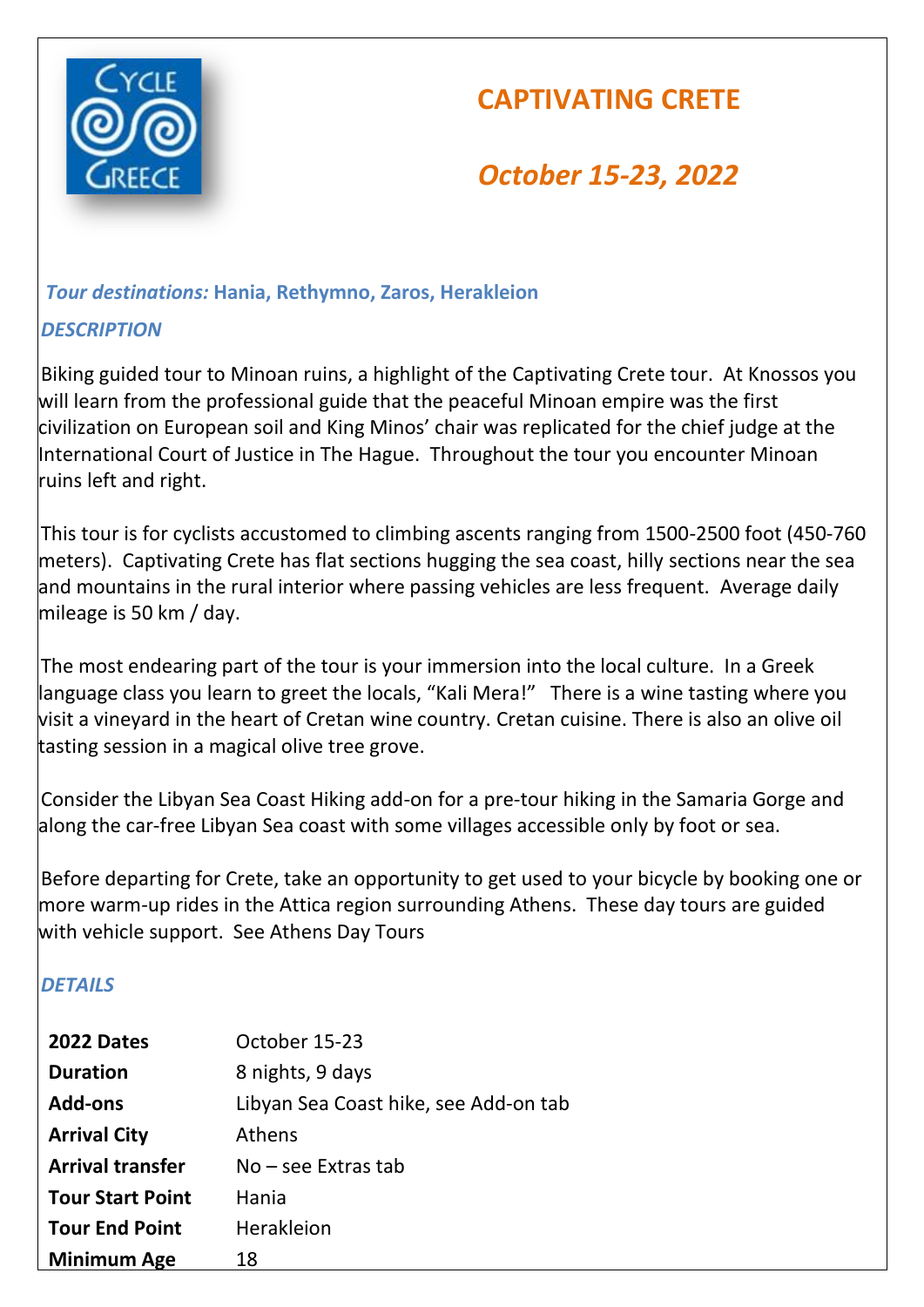| <b>Minimum Pax</b>       | 8                                      |
|--------------------------|----------------------------------------|
| <b>Maximum Pax</b>       | 14                                     |
| <b>Total Mileage</b>     | 330 km, 205 miles                      |
| <b>Highest Elevation</b> | 2345 feet, 715 meters                  |
| <b>Rating</b>            | Active to Advanced - see Rating System |

# *ITINERARY*

## **Day 1 Athens – Overnight Ferry**

In the afternoon we meet at the Acropolis pedestrian walkway to fit and test ride your road bikes, followed by Welcome Dinner in a Plaka taverna. After dinner, vehicle transfer to Piraeus port for overnight ferry to Crete, departing 21:00.

# **Day 2 Hania**

From Hania's Souda Bay port you bike a grand loop on the Akrotiri Peninsula with a pit stop at the impressive Agia Triada monastery. Further up the road is a stone path that descends to Catholikon, the retreat of St. John the Hermit over 700 years ago. The hike takes about 30 minutes. Lunch is on the beach where scenes from Zorba the Greek were filmed. **54.40 km, 33 miles**

## **Day 3 Hania**

Morning bike loop up the gorgeous Therisos Gorge, climbing to 2336 feet (712 meters), the highest ascent on the tour. Lunch and wine tasting at a family run winery. **55.50 km, 34.40 miles**

## **Day 4 Rethymno**

Cycle Hania to Rethymno 78 km, 48.50 miles. Rethymno is Crete's best kept secret. Swim at the city's extensive sea front or explore the Fortezza, the grand Venetian fort that dominates the Old Town.

## **Day 5 Rethymno**

Cycle a mountain loop up 1500 feet, 457 meters with stops at the scenic dam, precious Arkadi Monastery and a very traditional taverna for lunch. Highest ascent of the day is at 1647 feet, 502 meters 60 km, 37 miles

## **Day 6 Zaros**

Today's cycling is a long climb up a serene rural road. Very little traffic. If there's time at the end we can take an hour hike in Rouvas Gorge. 77.20km, 48 miles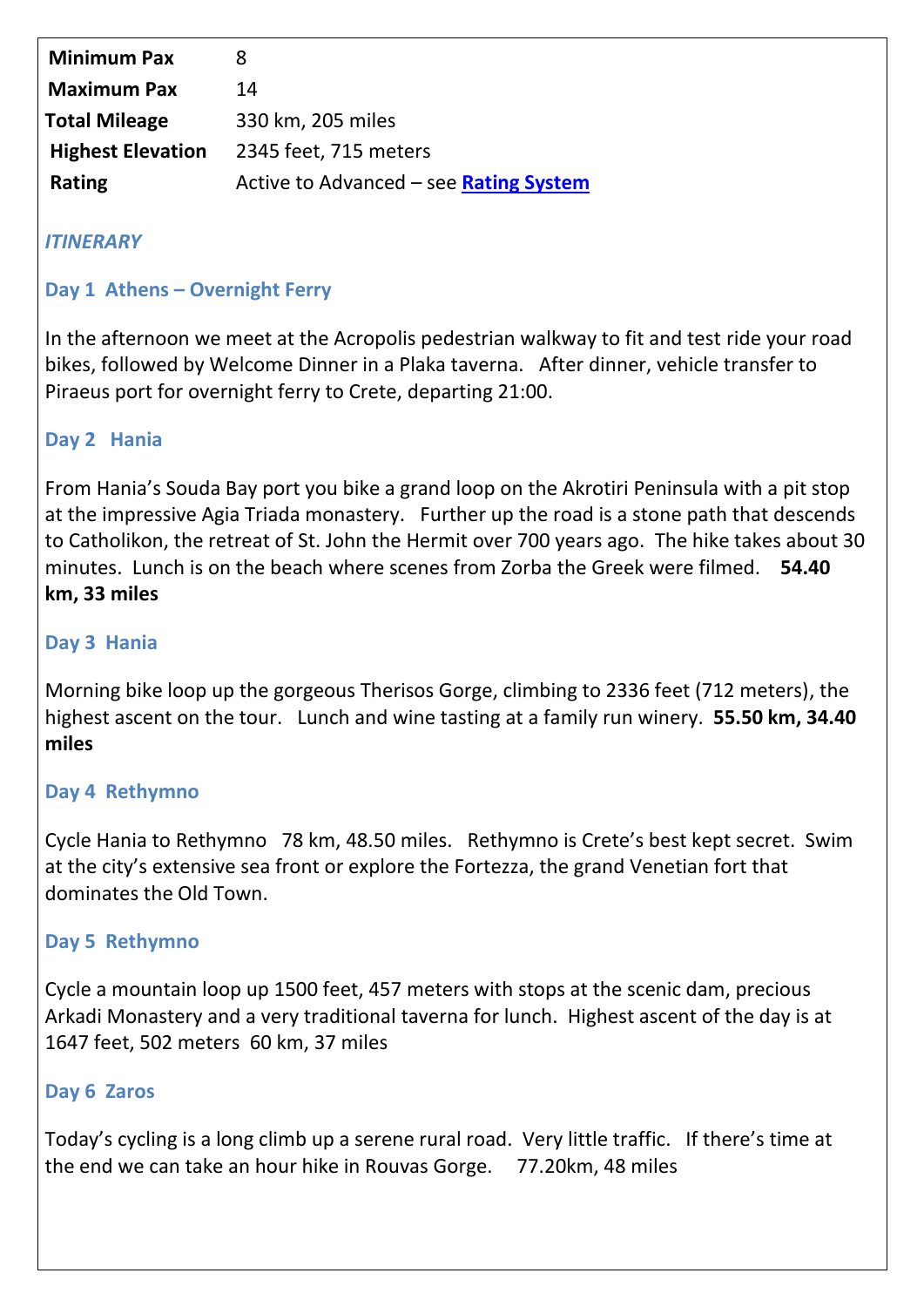#### **Day 7 Zaros**

Historic points of interest mark today's ride with stops at the Roman ruins of Gortys, Matala caves and the Minoan palace city of Phaistos. 78.50km, 48 miles

#### **Day 8 Herakleion**

Last day of cycling includes a stop at the Monumental Olive Tree of Panassos, one of 13 in Crete. Lunch in the traditional town of Arhanes, and climax the day with a tour of the great Minoan palace city of Knossos. Farewell dinner.

#### **Day 9 Depart**

Transfer to Herakleion airport for flights to Athens.

Transfer to Herakleion port for morning boat to Santorini.

*COST & INCLUSIONS*

#### **Cost in euros based on double occupancy**

| <b>9 Days Tour</b>       | 2980 euros per person |
|--------------------------|-----------------------|
| <b>Single Supplement</b> | 750 euros             |

## **TOUR INCLUSIONS**

**7 nights Accommodations:** 3-4 star hotels, primarily family owned and operated, ranging from boutique hotels to seaside upscale hotels. Tasteful, clean, air-conditioned, private bath, abundant hospitality, comfort. All accommodations are standard doubles with option for upgrade. All accommodations serve breakfast, usually buffet style. Tour prices are based on double occupancy. Check single supplement price for a single room.

**1 ferry transfer:** Overnight ferry, private cabin and bath, Piraeus to Hania

**Vehicle transfer:** Day 7 to Knossos and Herakelion Archaeology Museum

**Bikes:** Specialized road bike. Triple chain ring, 27 gears, carbon fiber fork. Carbon Tarmac bikes are available as an upgrade for 400 euros. Electric bikes are available as an upgrade for 300 euros. Regular pedals or toe clips on request. You are welcome to bring your own clip-in pedals and shoes. See **[Our Bikes](https://cyclegreece.com/our-bikes/)** and **[Our Gear](https://cyclegreece.com/our-gear/)**

**Bike gear:** helmet, water bottles, handlebar pouch, odometer

**Support vehicle:** ("sag wagon") with bilingual driver who is also a bike mechanic. Vehicle carries spare parts, spare fully pumped wheels, floor pump, ice cooler, water, nutritious snacks, bike tools, first aid kit, day packs, luggage and gives you a lift if you get tired.

**Tour Leader / Bike Guide:** the Tour Leader handles all the tour logistics and cycles with the group.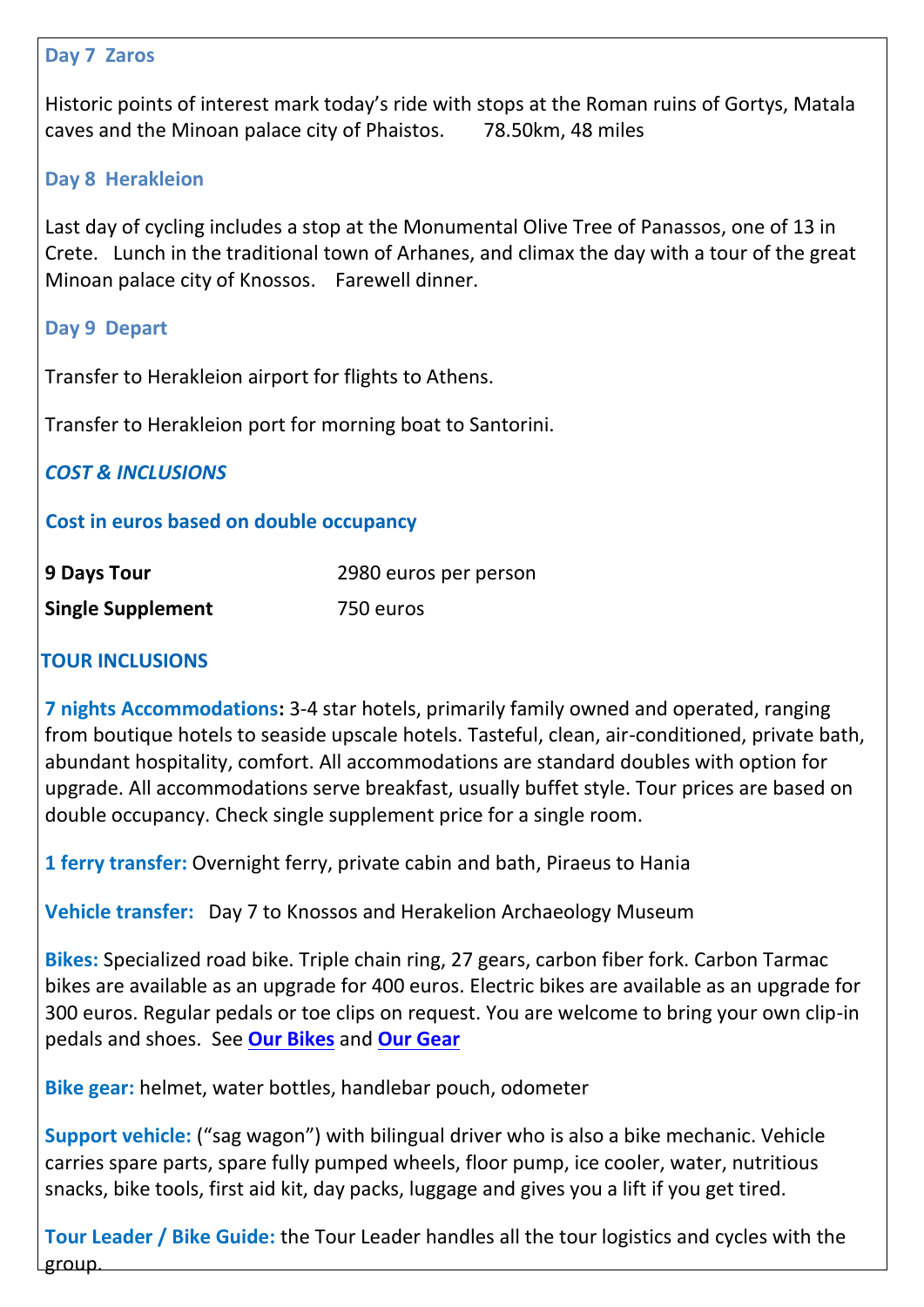#### **All Meals:**

\* Breakfasts are included at each hotel.

\* 7 lunches — you choose from the menu.

\* 8 dinners consisting of 2-3 appetizers and salad chosen by us and shared by the group. You are offered an entrée choice, usually a meat, fish or vegetarian dish. Dessert, house wine or beer, water or beverage.

**Bike Routes**: Options (1) RideWithGPS App tour routes to upload to your iphone or Android with voice narration – we provide a bike mount for your cellphone (2) GPX tracks to download to your device – bring your own bike mount

**Cue sheets and cue sheet holders** turn by turn directions plus distance/elevation profiles

## **Maps of Crete**

**Trip packet:** useful and interesting information about the regions, packing tips, general travel info for Greece

**Archaeology tour:** Private tour with professional licensed guide at Knossos and Herakleion Archaeology Museum

**Entrance fees**: Knossos and Herakleion Archaeology Museum

**Olive Oil Tasting Session:** visit a magical olive grove

**Wine tasting:** includes tour of winery

**CycleGreece jersey:** short sleeved, rear pockets, locally made

**CycleGreece lite backpack:** 17" x 13", 43cm x 33cm

**Gratuities & 13% VAT taxes**

## **TOUR EXCLUSIONS**

- International airfare to/from Greece
- Transfers from Athens Airport to Athens see Extras tab
- Departure transfer at end of tour from Herakleion to next destination
- Alcoholic beverages (other than house wine)
- Travel insurance see Extras tab
- Tips for CycleGreece guides and drivers, at your discretion

## **TAKE NOTE**

- o Participants are required to sign our **[Waiver](https://cyclegreece.com/wp-content/uploads/2019/07/Waiver_CycleGreece_-Release-2020.pdf)**
- o Participants are required to agree to the **[Booking Agreement](https://cyclegreece.com/wp-content/uploads/2021/01/Booking-Agreement-CycleGreece.pdf)**
- $\circ$  Travel Insurance is required as a condition for participation in a CycleGreece tour